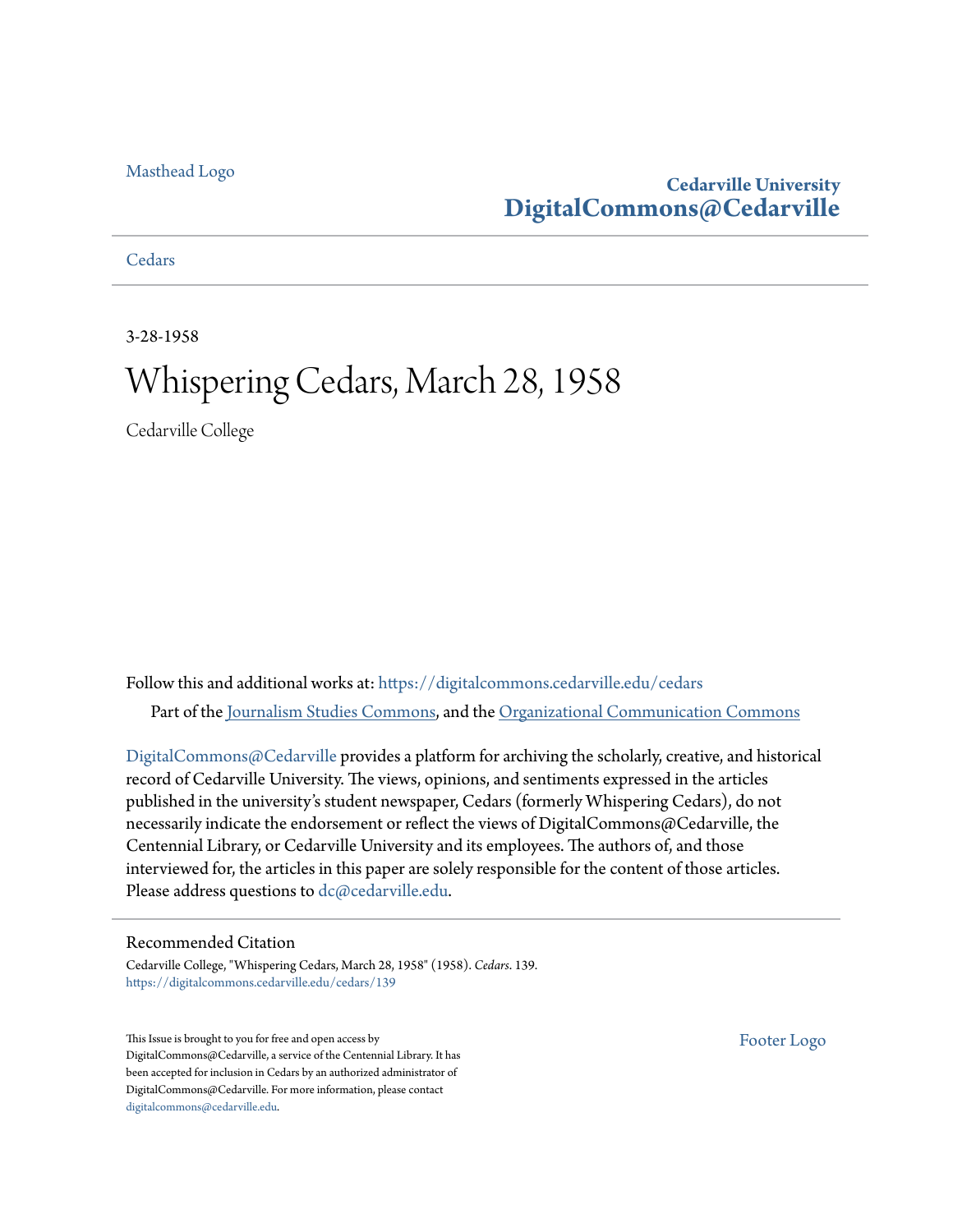

Vol. IT

March 28, 1958

No. 18

CIAPEL CHOIR TO SING IN 14 SERVICES DURING SPRING TOUR

Wednesday, April 2, the Cedarville College Chapel Choir will leave for its fifth annual spring tour. The theme for this year's tour is "Sermons in Song."

The tour will be twelve days in length, during which fourteen services will be prosented. T h e first service will be held in Connersville, Indiana, and the last in Arcanum, Ohio. Special groups from the choir, under the direction of Jerry Thornton, stuent director, will sing to Youth eetings both Sunday evenings. The choir has planned the programs. one featuring songs of praise, and the other featuring songs of servicel.

The thirty-one members of the chour will be transported by bes with Mr. Dale Thompson driving,

Besides singing, the choir will have opportunity to visit various places of interest in route, among which will be a visit to Don Mc-Veill's Breakfast Club, heard over The A.B.C. Network,

The purpose of the tour, according to William P. Ambrose, choral director, is to win souls to 'the Lord Jesus, Although the travels of the choir will acquaint many

with Cedarville College, this is secondary to service to God. The choir plans several appearances this year. It has sung at London Prison Farms and Blessed Hope Baptist Church in Springfield, and a Michigan week-end is planned for May.

### WYLANDS: HOST SENIORS TO A DINNER AND CONCERT, CULMINATING 4 YEARS AS CLASS OF 158 ADVISOR

Thursday evening, March 27th, the Seniors were the guests of Mr. and Mrs: Wyland at a dinner held in their honor in Bellbrook at the Highview Terrace Restaurant, Following the dinner the group journeyed to Boyd : Auditorium, Wilmington College to a concert of works for violin and piano featuring the sonatas of Beethoven, Handel and Prokosieff.

Mr. Wyland has been the class: advisor for four years, In  $a_{p}$ preciation for Mr. Wyland's help and spiritual blessing, the clas's presented him with a billfold and keychain. Mrs. Wyland was presented with a dozen red roses.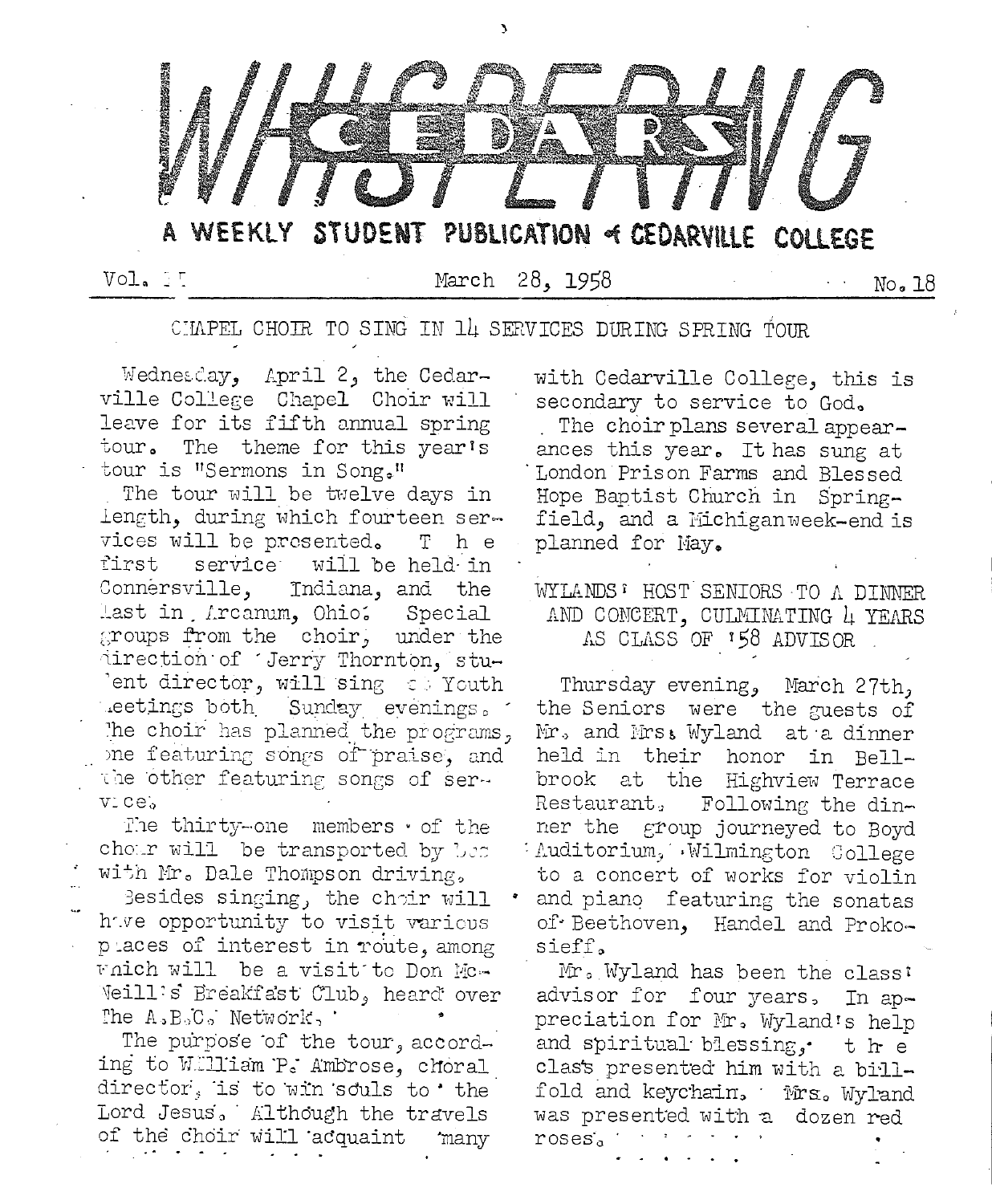EMPRSON PHILOSOFHY "SELF TRUST" . IS FALSE; RELIANCE ON GOD NEEDED

"Trust thyself", says Emerson. "Every heart vibrated to thes iron string": Why does Emerson say that men should trust theme Well, he does have a selves? | reason, He thinks that man is all sufficient in himself. Man has no need for a Supreme Power. he says, because man does not need One to guide, help, and prohim; he is capable of tect sustaining himself. Ts this wrong? Should men trust themselves? Sould they feel complete on themselves without help from Anyone else? No. There is a God. He is Supreme, Omniscent, and powerful and capable, ready and willing to help us, if men but trust Him.

When men trust themselves men are self-sufficient so in turn when men trust Him they should be "God-Sufficient". In other men trust God, it words when means complete reliance upon Him for what He has for them, I am afraid not many men have learned what real trust is. The reason: Men are too much human and cannot seem to let God have all of them. What say? Are you too human.

#### 'S MUSINGS **TELLEL**

#### A Suicide

A shotgun suicide recently enda ed the life of Robert G. Young, millionaire President of NeY.C. Railroad, He did not gain the whole world but he gathered six million plus his vast real estate holdings. He penned this significant poem before he pulled the trigger; But now I find myself upon a constant downward slope Which gains in pitch until I see, Dim, distantly, a void, From which departed friends have turned tired face And love has lost its zest, The quest of fortune ended.

Tragedy of tragedies ! This is simply a story of a man who did not know the need of his own heart. St. Augustine could have helped him with his classic conclusion--"O God, our hearts were made to rest in Thee and We are indeed restless until we rest in  $\text{The} \cdot^{\text{R}}$ 

But with loneliness, despair and haunting the wealthy, suicides the masses do not learn the lesson. They must see f or them- $\mathcal{V}(\mathcal{V})$  $(Cont.$  $n$  $\cap$ 

|                                | $\sqrt{2}$                     |
|--------------------------------|--------------------------------|
| WHISPERING CEDARS STAFF        |                                |
|                                | $L_{\bullet}$ Johnson Reporter |
|                                | $C_{\bullet}$ Miller Reporter  |
| R. Yost. Editor                | S. Millikin Reporter           |
| E. Chesebro Asst. Editor       | $J_{\bullet}$ Grant Typist     |
| A. Carr Social Editor          |                                |
| D. Matson Sports Editor        | R. Himsel Typist               |
| $K_{\bullet}$ Collett Reporter |                                |
| B. Humphreys Reporter          | Mr. Wittig Advisor             |

Ç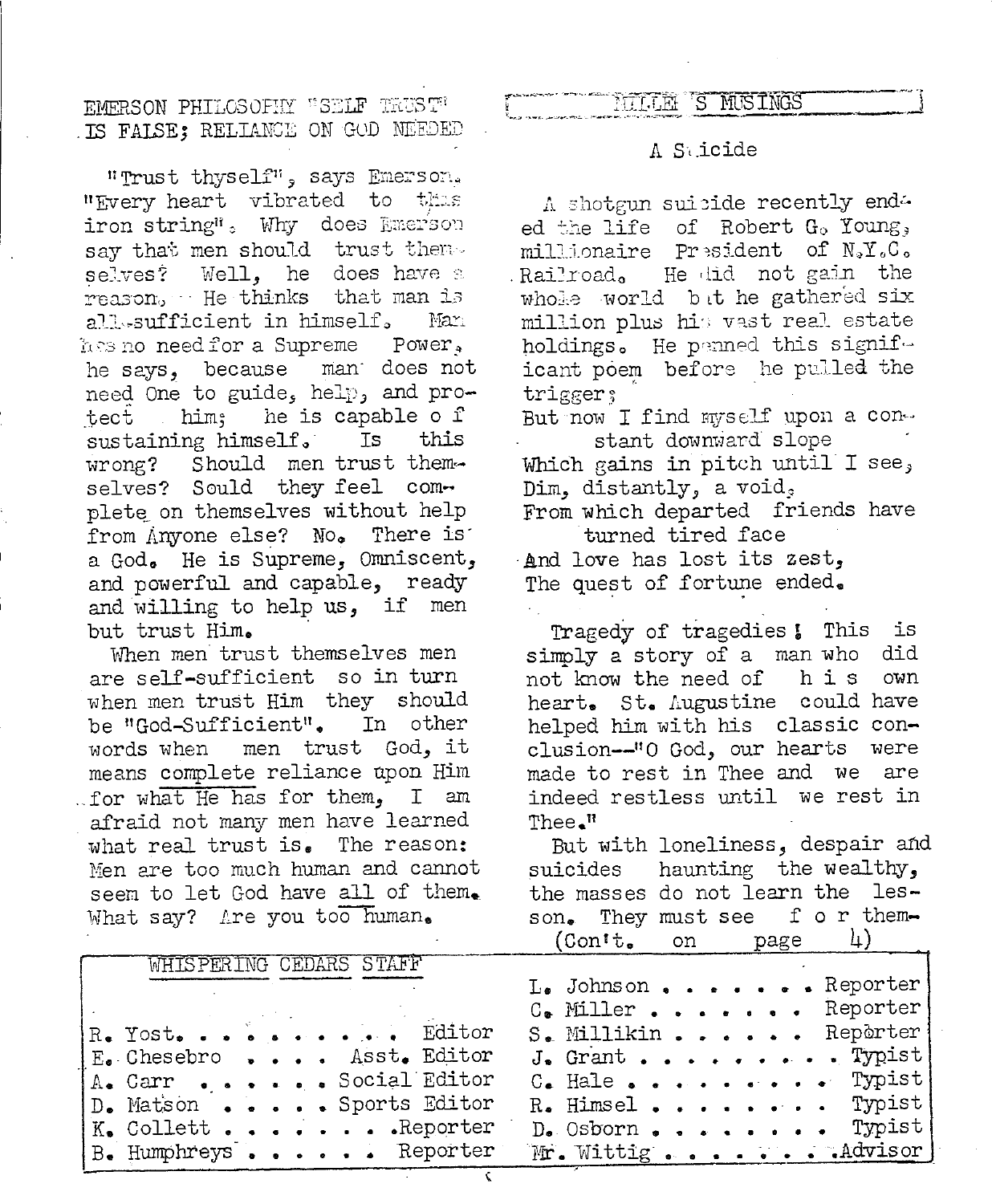#### CHIT-CHIT

 $\mathbf{A}$ 

"Hi, Fran" shouts a tall red head to the girl behind the counter, Не seems to have succeeded in keeping the campus guessing as to whom he will be seen with next, Fran doesn't pay much attention to him. She is seriously occupied with counting the Aumber of reflections her stove is throwing on the ceiling. Red Head turns to a lanky sophomore draped over the counter.----

"Say Warren, I heard that the quartett's stay in was especially interesting.

Paul saves the blushing boy from further interogation by resuming his usual stool.

"Say ---- " says he, "I hear Rosemary especially enjoyed the Toledo tournament game. I wonder  $\mathbf{v}$  by . Here comes my grouchy roomie. What's eating you, John boy?

"Ah; that numb-sknll Thomas was wasting my time trying to explain the reason beans grow upside down in China and now T've lost track of the number of seconds until April 2nd."

"Well, look who's here! Esther herself with a pile of letters." "Yeah! They're my roomie's. About 20 of them are addressed to some temporary resident of Texas.

Here's one to her mom. She ought to feel fortunate! "Children," interrupts Fran. "It's time to go."

"Can't you even let a fellow finish his coffee?" Keith sounds irritated!

Fran doesn't even answer. ·In

NEW HYMNAL PROJECT WELL UNDER WAY To Have Books Usuable by April 18

The project to sponsor the purchase of hymnals for the College Chapel has gotten off to a good start with about  $1/\mu$  of the goal attained, A desire has been expressed to have the hymnals in Chapel use by Prospective Students Day, which is April 18, The realization of this aim will require the cooperation οf each student. Perhaps the Young Peoples Group or some other organization of your home church would like to donate toward this project. As the opportunity arises during Easter vacation. you may be led to make such a suggestion. These donations should be designated for the Hymnal Fund and sent either to the Students Wives Guild or the office of the College. The name of the organization making the contribution should be included.

Along with any other information necessary such as an "In Memoriom" if the book or books are given in memory of someone.

Cans will be placed in the office and in the snack shop for individual student donations. Classes other school organand. izations wishing to cooperate in this venture may make arrangements through Mrs. Ruder in the office.

fact, if you look at her closely, you can see she is singing to herself - "I'M getting married, I'm getting married, I'M getting.....